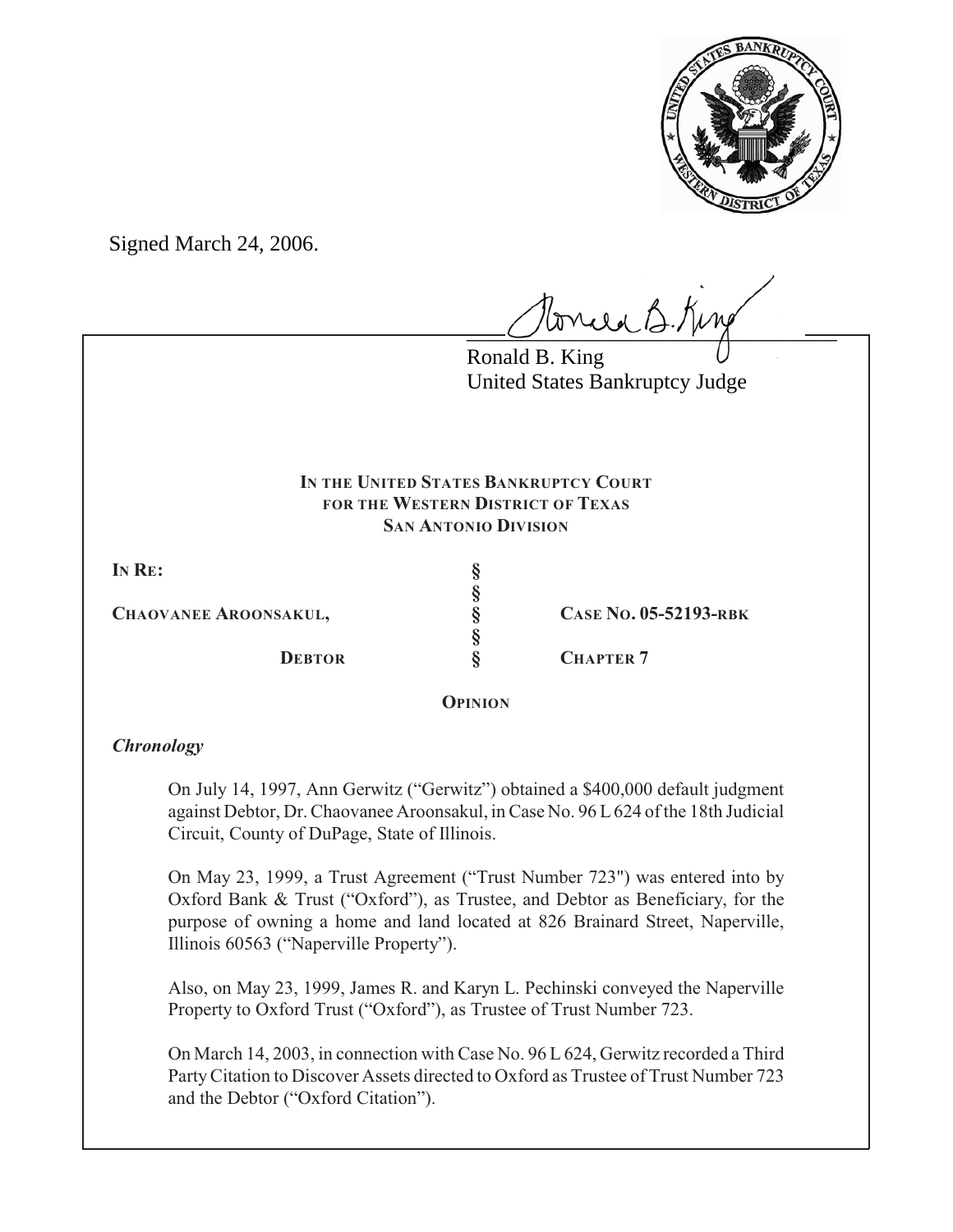On July 8, 2004, Gerwitz obtained an Order in connection with Case No. 96 L 624 from the 18th Judicial Circuit, County of DuPage, State of Illinois enjoining Oxford from transferring its beneficial interest in Trust Number 723 ("Sale Injunction").

On March 23, 2005, Gerwitz obtained an Order in connection with Case No. 96 L 624 from the 18th Judicial Circuit, County of DuPage, State of Illinois placing a lien against Debtor's beneficial interest in Trust Number 723 and ordering the Sheriff of DuPage County to advertise and sell such interest ("Lien & Sale Order").

On April 18, 2005, Debtor filed for relief under Chapter 7.

On December 8, 2005, the Trustee filed "Trustee's Motion to Sell Property of the Estate Free and Clear of Liens, Claims, and Encumbrances" seeking to sell the Naperville Property.

On December 19, 2005, Gerwitz filed a Response to the "Trustee's Motion to Sell Property of the Estate Free and Clear of Liens, Claims, and Encumbrances" alleging superior interest, and also on December 19, 2005, Gerwitz filed a "Motion for Relief from Stay" seeking permission to execute on her judicial lien against Debtor's interest in Trust 723 and the Naperville Property.

### *Issues*

- 1. Whether issuance of a Citation to Discover Assets is sufficient to perfect a judgment creditor's lien against a debtor's beneficial interest in a land trust.
- 2. Whether a Chapter 7 trustee has lien creditor powers superior to those of a prior perfected judgment lien holder.
- 3. Whether a Chapter 7 trustee enjoys status as a "lender without notice" under the exceptions to 735 ILL. COMP. STAT.  $5/2$ -1402(m).

## *Brief Answers*

- 1. Under Illinois law, a valid Citation to Discover Assets served prior to the preference period on a debtor/beneficiary and trustee of an Illinois land trust perfects a judgment creditor's lien against the debtor's beneficial interest.
- 2. Where a valid Citation to Discover Assets is served prior to the preference period on a debtor/beneficiary and trustee of an Illinois land trust, the resulting perfected lien against the debtor's beneficial interest is superior to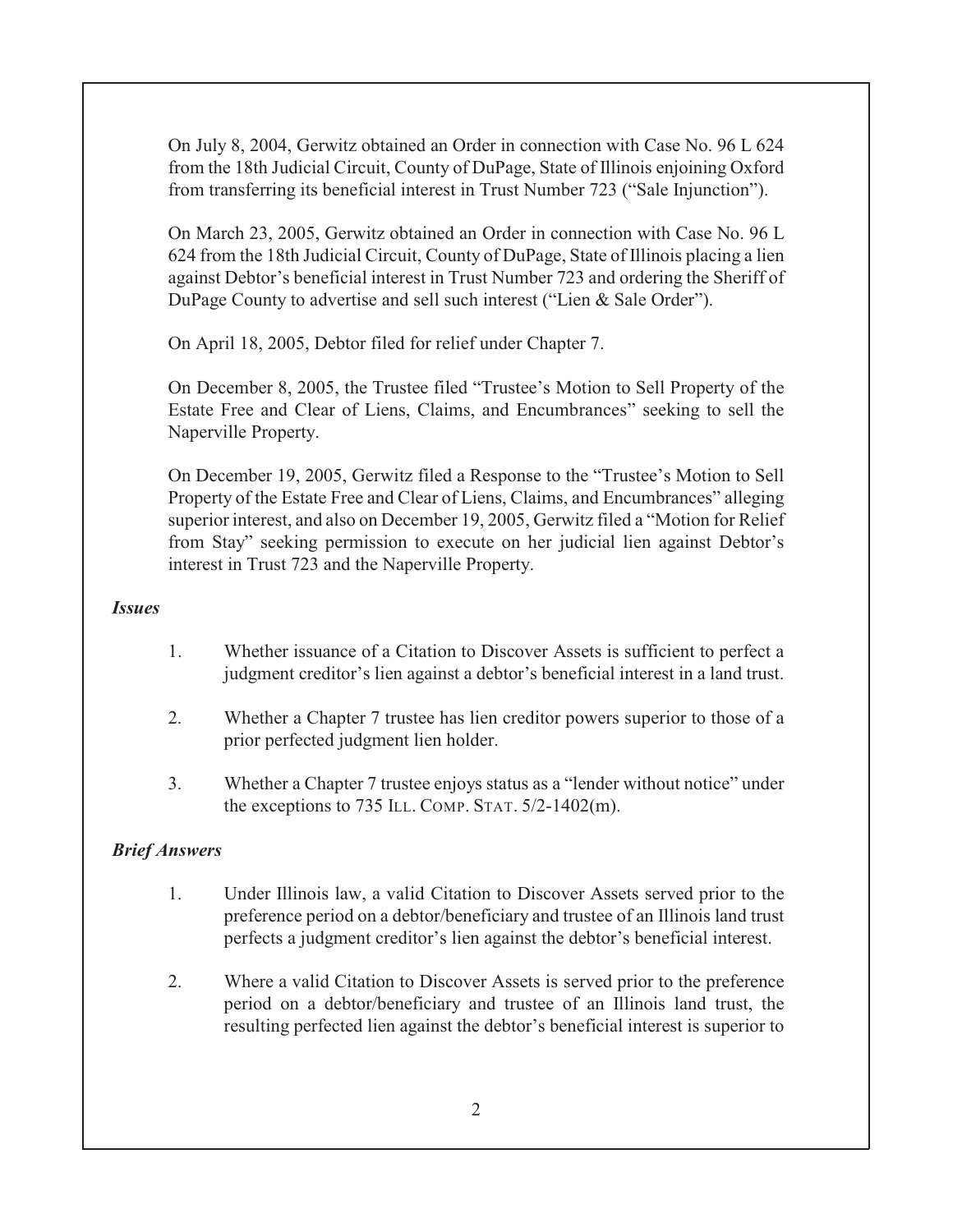the lien creditor powers afforded a Chapter 7 trustee under 11 U.S.C. §§ 544-45.

3. The judgment creditor status of a Chapter 7 trustee does not qualify as an exception to 735 ILL. COMP. STAT.  $5/2$ -1402(m).

#### *Analysis*

#### *Lien Perfection via Citation to Discover Assets*

Federal Rule of Civil Procedure 69(a), incorporated by Federal Rules of Bankruptcy Procedure 7069 and 9014, directs federal courts to employ state procedure in proceedings to execute on a judgment. *Cacok v. Covington*, 111 F.3d 52, 53 (7th Cir. 1997). Under Illinois law, a beneficial interest in a land trust is considered to be intangible personal property. *In re Nowicki*, 202 B.R. 729, 737 (Bankr. N.D. Ill. 1996) (citing *In re Barone*, 184 B.R. 747, 749 (N.D. Ill. 1995); *In re Fowler*, 90 B.R. 375, 377 (Bankr. N.D. Ill. 1988);*In re Marriage of Mostow*, 126 Ill.App.3d 67, 466 N.E.2d 1292, 1294 (1st Dist. 1984)). The proper method under the Illinois Code of Civil Procedure to perfect a lien on intangible personal property is the filing of a Citation to Discover Assets under 735 ILL. COMP. STAT. 5/2-1402. *Id.* When a judgment debtor holds a beneficial interest in an Illinois land trust, a Citation to Discover Assets validly served on both the trustee of the land trust and the judgment debtor creates a lien on any interest held by the judgment debtor in that land trust. *Schak v. Blom*, 334 Ill.App.3d 129, 133, 777 N.E.2d 635, 639 (1st Dist. 2002); *Nowicki*, 202 B.R. at 737.

In pertinent part, Illinois Compiled Statutes, Chapter 735 (Civil Procedure), Act 5 (Code of Civil Procedure), Article II (Civil Practice), Part 14 (Post Judgment), Section 2-1402 (Supplementary Proceedings) provides:

(m) The judgment or balance due on the judgment *becomes a lien when a [C]itation [to Discover Assets] is served* . . . .The lien binds nonexempt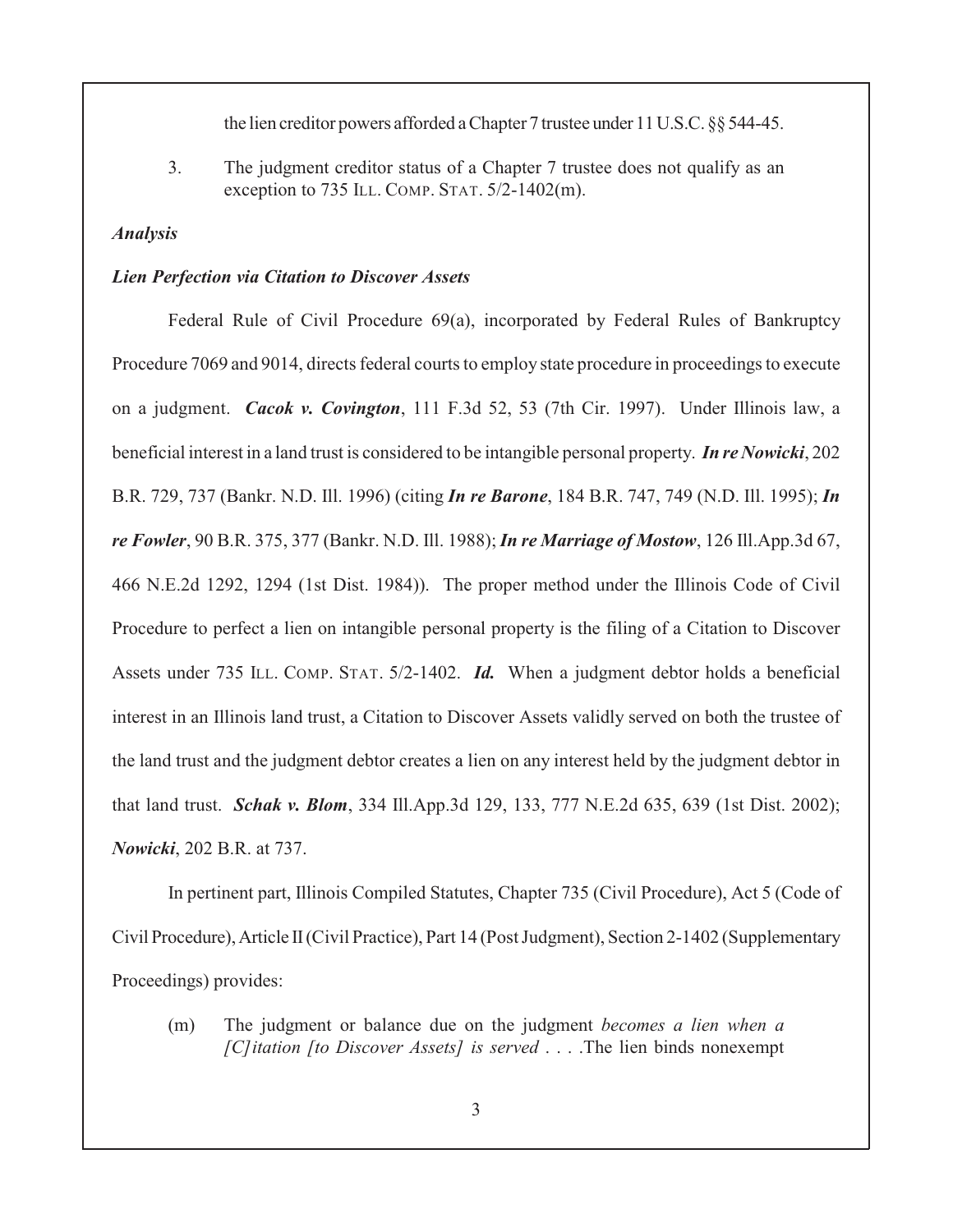personal property, including money, choses in action, and effects of the judgment debtor as follows:

- (1) When the citation is directed against the judgment debtor, upon all personal property belonging to the judgment debtor in the possession or control of the judgment debtor or which may thereafter be acquired or come due to the judgment debtor to the time of the disposition of the citation.
- (2) When the citation is directed against a third party, upon all personal property belonging to the judgment debtor in the possession or control of the third party or which thereafter may be acquired or come due the judgment debtor and comes into the possession or control of the third party to the time of the disposition of the citation.

The lien established under this Section does not affect the rights of citation respondents in property prior to the service of the citation upon them and does not affect the rights of bona fide purchasers or lenders without notice of the citation. The lien is effective for the period specified by Supreme Court Rule.<sup>1</sup>

735 ILL. COMP. STAT. 5/2-1402(m) (West 2005).

The Trustee asserts that perfection of the Oxford Citation did not occur. While acknowledging a split of authority, the Trustee cites *In re Marino* as most persuasive in its proposition that a Citation to Discover Assets remains subject to attack until the Lien & Sale Order is issued. *Marino v. Chrysler Credit Corp.* (*In re Marino*), 201 B.R. 234 (Bankr. N.D. Ill. 1996), *reconsideration denied*, 205 B.R. 897 (Bankr. N.D. Ill. 1997). *Marino* noted that a creditor had created a lien by service of a Citation to Discover Assets on the debtor but concluded that a

 $<sup>1</sup>$ Illinois Supreme Court Rule 277(f) states "[a] proceeding under this rule continues until terminated by motion of the</sup> judgment creditor, order of the court, or satisfaction of the judgment, but terminates automatically 6 months from the date of (1) the respondent's first personal appearance pursuant to the citation or (2) the respondent's first personal appearance pursuant to subsequent process issued to enforce the citation, whichever is sooner. The court may, however, grant extensions beyond the 6 months, as justice may require. Orders for the payment of money continue in effect notwithstanding the termination of the proceedings until the judgment is satisfied or the court orders otherwise." Ill.St.S.Ct.R. Ch. 110A ¶ 277(f) (West 2006).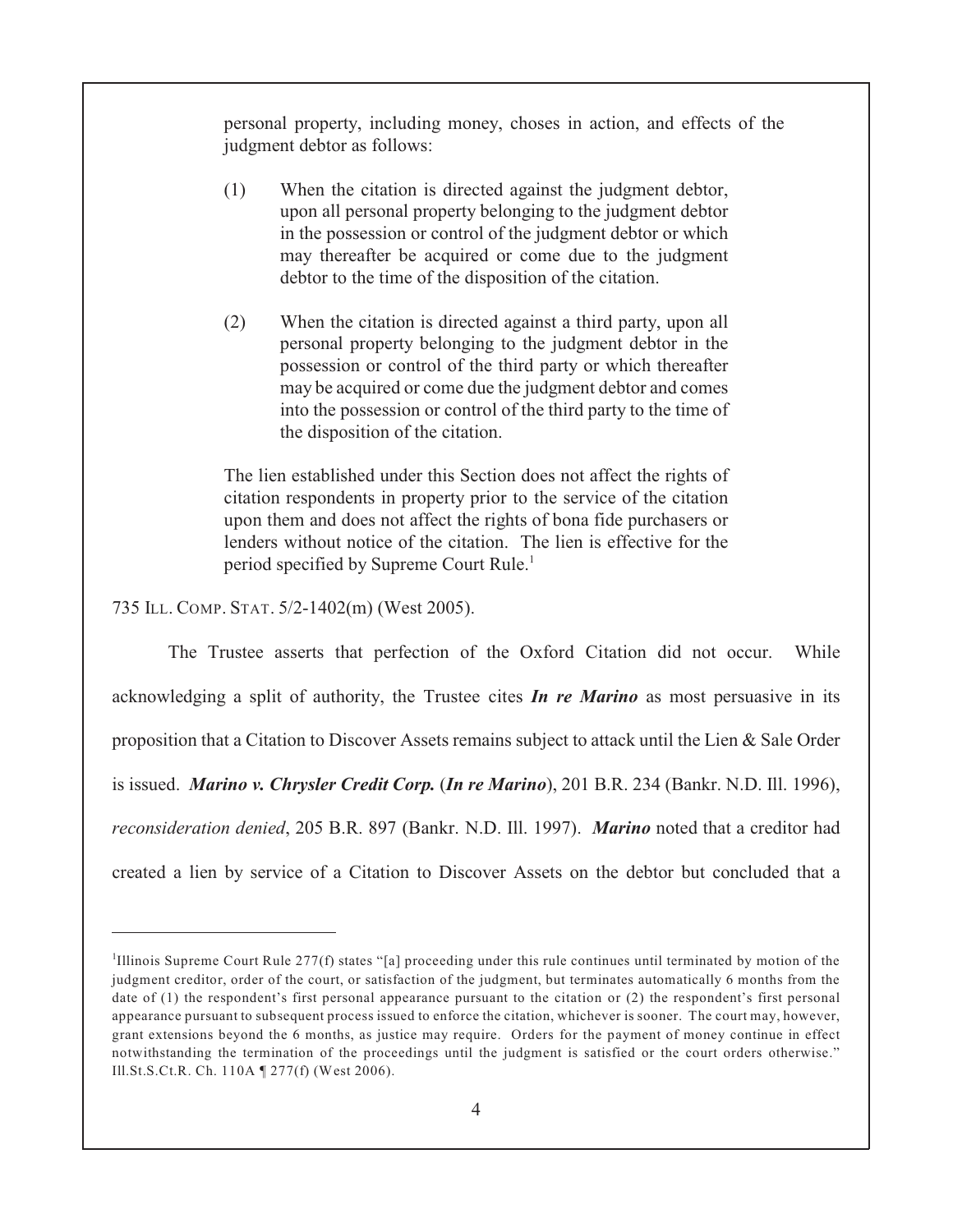"transfer" within the meaning of 11 U.S.C. § 547 did not occur until a turnover order relating to underlying judgment was signed. *Id.* at 248. In reaching this conclusion, Judge Schmetterer borrowed logic from his earlier opinion in *In re Lifchitz*, 131 B.R. 827 (Bankr. N.D. Ill. 1991) which stated:

> "Perfection" under  $\S$  547(e)(2)(B) is a concept under which a creditor's rights become fixed and unalienable as against the lien rights of other competing creditors. Under Illinois law, the citation lien that attaches when citation summons is served remains subject to attack and modification until the property is ordered to be turned over. Therefore, a "transfer" under federal bankruptcy law takes place as of entry of a turnover order, pursuant to  $\S$  547(e)(2)(B).

*Lifchitz*, 131 B.R. at 833-34.

This logic was criticized in *Farm Credit Bank of St. Louis v. Lucas*, 152 B.R. 244 (C.D.

Ill. 1993) *rev'd on other grounds*, *Appeal of Swartz*, 18 F.3d 413 (7th Cir. 1994), where a

bankruptcy court decision holding that a turnover order was a necessary precondition to determining

a judgment creditor's priority was reversed by District Judge Richard Mills. After reciting the

passage from *Lifchitz*, he noted:

[D]etermination of whether a bankruptcy trustee has priority over a lien creditor must be determined by state law. "While the rights given to the trustee are governed by federal law, the extent of the rights in regard to the priority of lien holders is controlled by state law . . . . *whether a lien creditor has priority over another claimant is determined by looking at state law*."

*Lucas*, 152 B.R. at 246 (quoting *In re Chaseley's Foods, Inc.*, 726 F.2d 303, 307 (7th Cir. 1983))

(emphasis in original). Judge Mills continued by observing that a trustee's avoidance powers under

11 U.S.C. § 544(a)(1) are tied to those of a judgment *creditor*–a term defined by state law. *Id.* at

247. While acknowledging that a Citation to Discover Assets may be subject to some modification,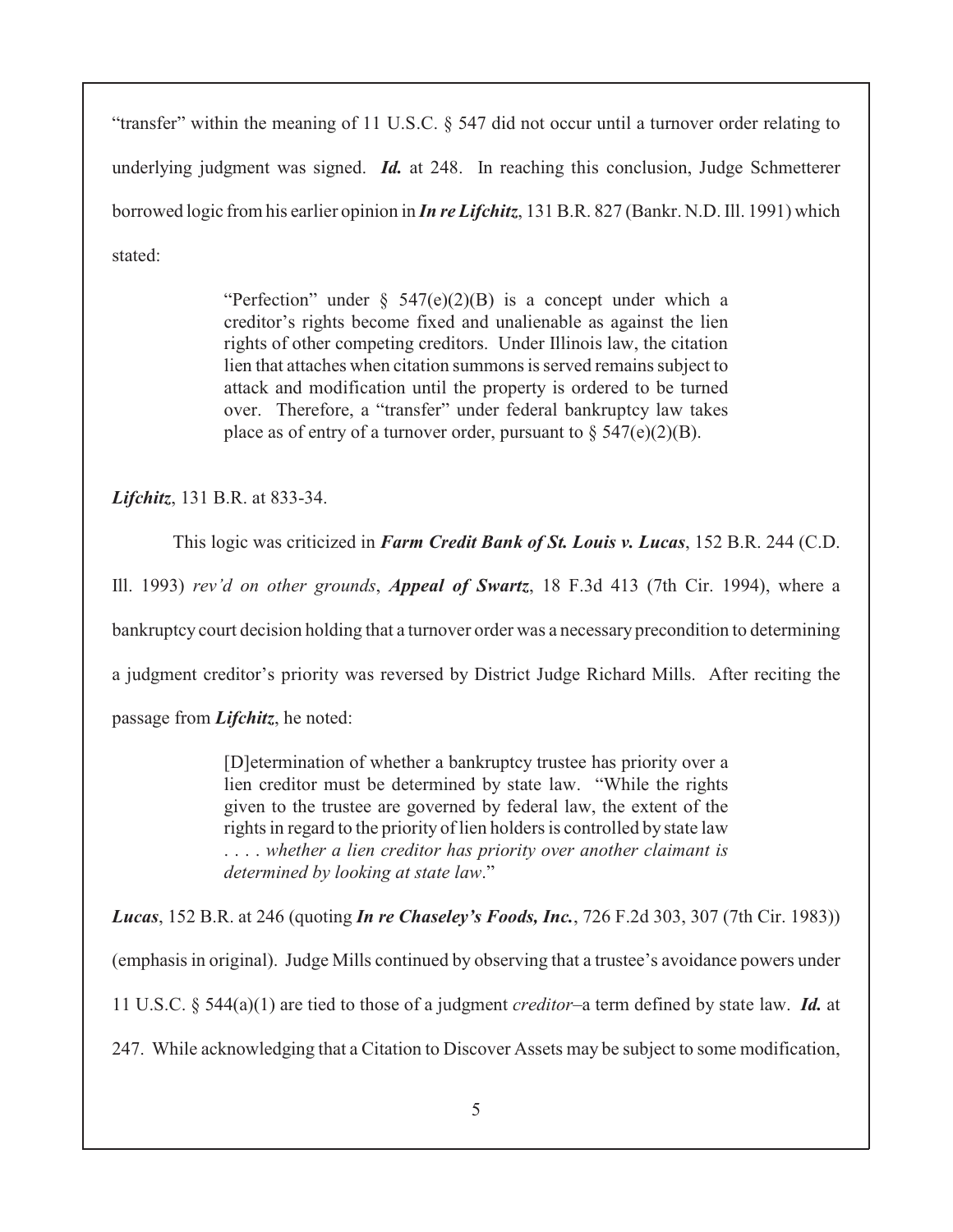he found that the language it contains nevertheless creates a specific lien on the assets of the debtor. *Id.* Judge Mills concluded his opinion by pointing to dicta in *King v. Ionization Int'l, Inc.*, 825 F.2d 1180, 1187-88 (7th Cir. 1987), acknowledging the superiority of a valid Citation to Discover Assets over a later filed creditor's judgment. *Id.* at 248.

Numerous decisions since have recognized proper service of a Citation to Discover Assets as a perfected lien under 735 ILL.COMP. STAT. 5/2-1402. *Bloink v. Olson*, 265 Ill.App.3d 711, 715, 638 N.E.2d 406, 409 (2nd Dist. 1993) (service of Citation to Discover Assets on bank created perfected lien in favor of judgment creditor against funds in debtor's bank account); *In re Prior*, 176 B.R. 485, 495 (Bankr. S.D. Ill. 1995) (turnover order constituted enforcement of a preexisting citation lien and was not an avoidable preference even though entered into during the 90-day preference period); *Barone*, 184 B.R. at 749 (observation that creditor who served Citation to Discover Assets has priority over a trustee in any bankruptcy filed subsequent to service of citation); *Nowicki*, 202 B.R. at 737 (Section 5/2-1402(m) allowed creditor to perfect lien byservice of Citation to Discover Assets on judgment debtor/beneficiary and trustee of a land trust); *Cacok*, 111 F.3d at 54 (citing *Swartz* for the proposition that under Illinois law, proper service of Citation to Discover Assets creates a lien which is perfected as of the service of citation); *In re Dilling*, 322 B.R. 353, 356 (Bankr. N.D. Ill. 2005) (citing *Swartz* for the same proposition).

### *Trustee as Lien Creditor*

The Trustee cites *In re Paramount* for the proposition that 11 U.S.C. § 544(a)(1) affords the Trustee a higher priority than Gerwitz. *In re Paramount*, 154 B.R. 712 (Bankr. N.D. Ill. 1993). In finding that a previously filed, but unamended, financing statement had not been rendered seriously misleading by a debtor's name change, Judge Squires noted: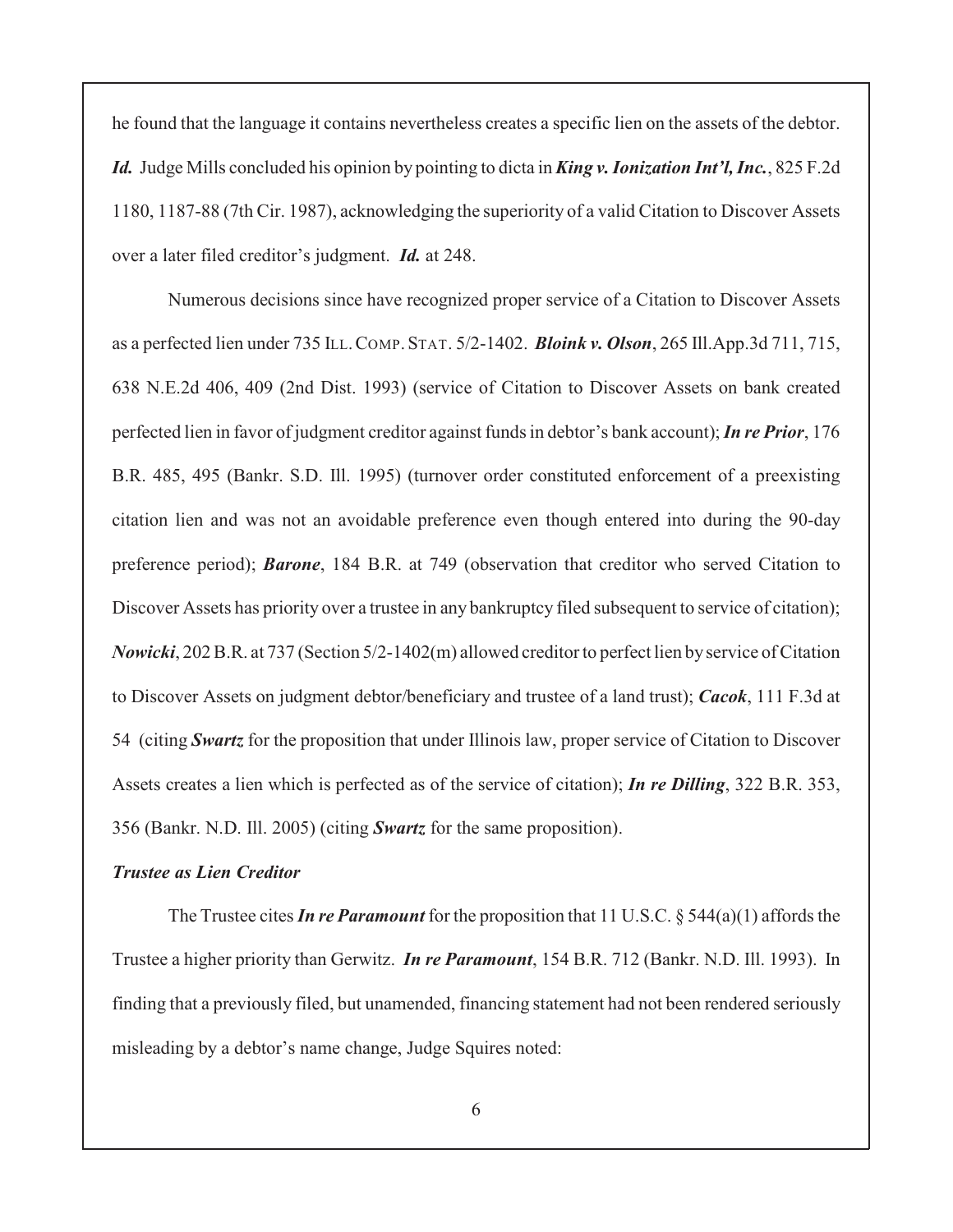Section 544(a) conveys upon the trustee, upon the filing of the petition and without regard to any knowledge of the trustee, those powers which state law would allow to a hypothetical creditor of the debtor who, as of the commencement of the case, had completed the legal processes for perfection of a lien upon property of the debtor available for satisfaction of his claim against the debtor. Thus, *improperly perfected* security interests in a debtor's property are vulnerable to the rights of a debtor in possession as lienor under section 544(a).

*Paramount*, 154 B.R. at 714 (emphasis added). While this proposition is correct, the weight of

authority makes it clear that Debtor's interest in Trust 723 became *properly perfected* upon service

of the Oxford Citation on Debtor and Oxford.

## *Chapter 7 Trustee Status as a Lender Without Notice*

While not abandoning his previously stated claim of bona fide purchaser status, the Trustee's

response also argues that he falls within Section 2-1402(m)'s exceptions for "lenders without

notice." The Trustee supports this claim by analogizing a Section 2-1402(m)'s "lender" to the

hypothetical "creditor" of  $\S 544(a)(1)$ . This is an incomplete reference. In pertinent part,  $\S 544(a)(1)$ 

(Trustee as lien creditor and as successor to certain creditors and purchasers) states:

- (a) The trustee shall have, as of the commencement of the case, and without regard to any knowledge of the trustee or of any creditor, the rights and powers of, or may avoid any transfer of property of the debtor or any obligation incurred by the debtor that is voidable by–
	- (1) a *creditor* that extends credit to the debtor at the time of the commencement of the case, and *that obtains*, at such time and with respect to such credit a *judicial lien* on all property on which a creditor on a simple contract could have obtained such judicial lien, whether or not such a creditor exists.